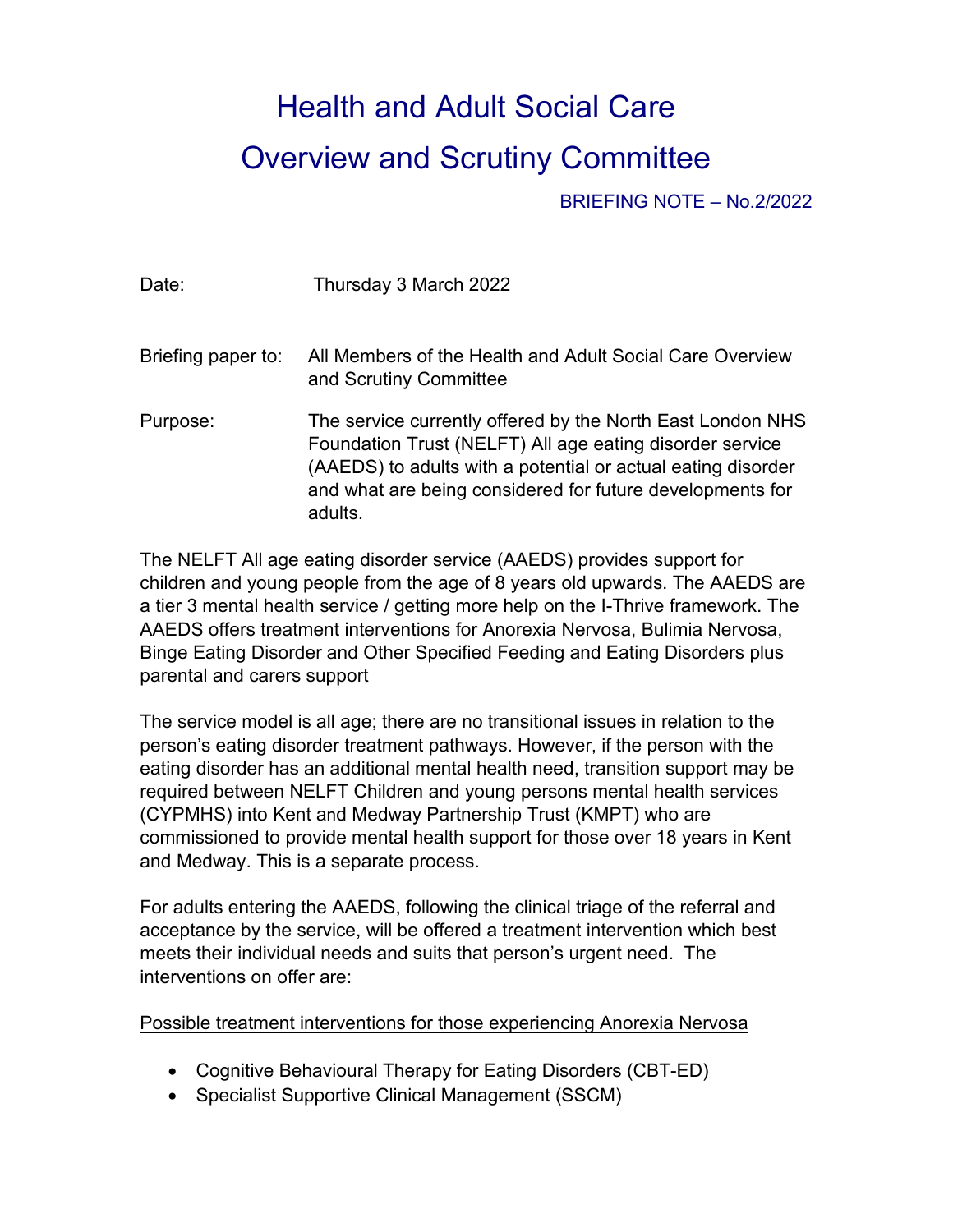- Maudesley Anorexia Nervosa Treatment for Adults (MANTRA)
- Interpersonal therapy
- Family therapy
- Physical health support using the National MARSIPAN risk guidance
- Outreach support
- Dietetics support both on an individual basis and group programmes

## Possible treatment interventions for those experiencing Bulimia Nervosa

- Guided self-help Cognitive Behavioural Therapy on individual basis
- Bulimia Nervosa Cognitive Behavioural Therapy group
- Brief Cognitive Behavioural Therapy for Non-Underweight Patients for Eating Disorders. (CBT-T)
- Dietetics support both on an individual basis and group programmes

Whilst waiting for treatment to commence with regards to Anorexia Nervosa and Bulimia Nervosa the person is referred to MOTIVATE programme offered by BEAT formerly known Eating Disorders Association, which is a registered charity working in the field of eating disorders. All the BEAT support services were commissioned by NHS Kent & Medway CCG in 2021. If the person does not meet criteria for BEAT services, then the AAEDS will commence first stage treatment with the person using a CBT modality.

Possible treatment interventions for those experiencing Binge Eating Disorder The person on this pathway are offered the BEAT MOMENTUM programme, if this suggested group intervention is declined, then guided self-help Cognitive Behavioural Therapy individual sessions are considered by AAEDS.

## Possible treatment interventions for those experiencing Other Specified Feeding and Eating Disorders

Dependent on the presentation of the person, their symptoms and individual needs, they will be offered the treatment intervention nearest to the diagnosed eating disorder which could be any of the above.

Parent and carer support; the AAEDS clinicians offer support alongside the treatment interventions, however BEAT have been commissioned to provide their SOLACE programme to parents and carers. This programme is an online group which offers support to those supporting a person with an eating disorder. The BEAT facilitator will offer guidance and support whilst working through different ideas and discussion points. Topics will be focused on the themes of self-care, feelings, and boundaries.